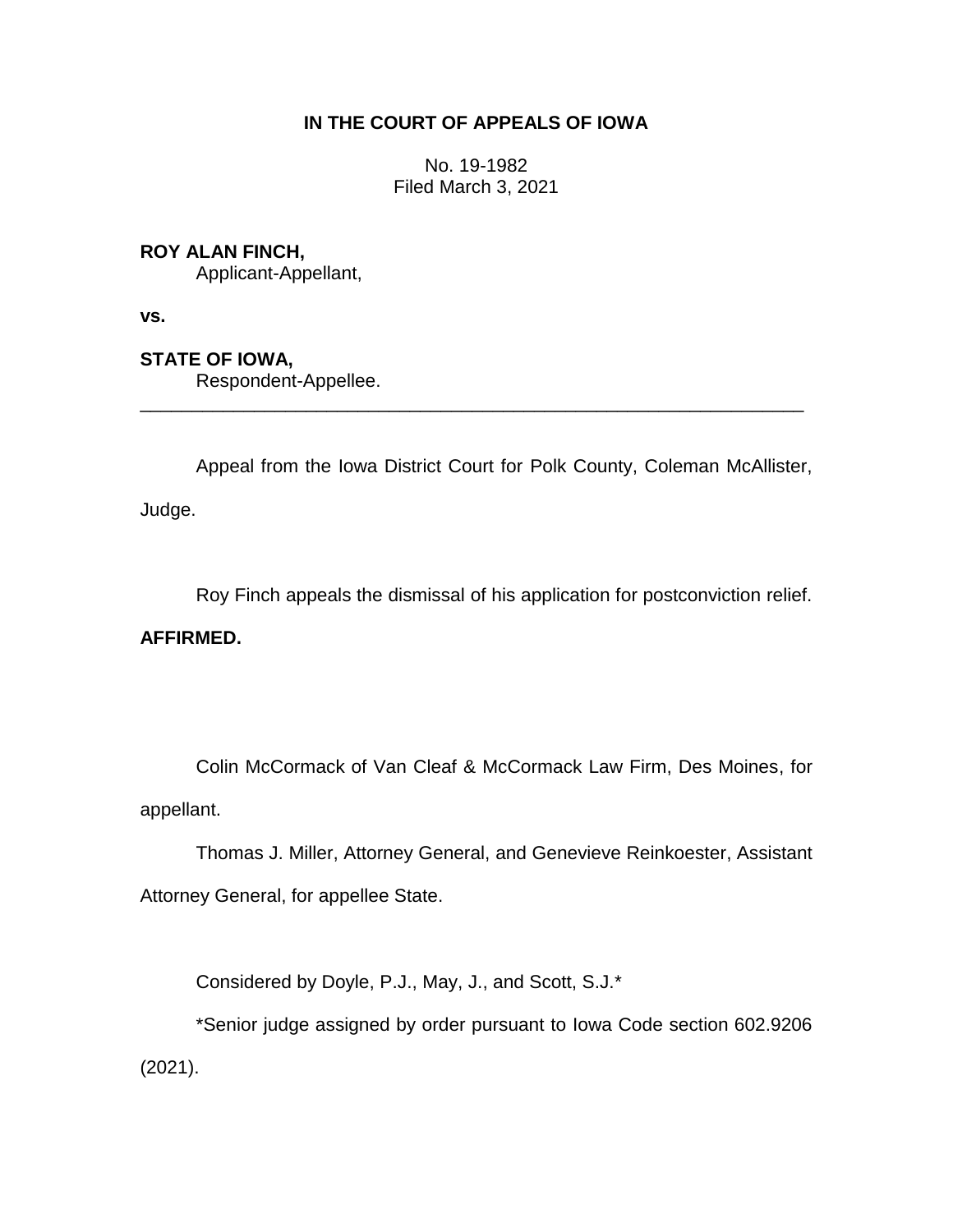#### **SCOTT, Senior Judge.**

 $\overline{a}$ 

Roy Finch was convicted of first-degree murder in 1990. His conviction was affirmed by this court in 1991 and procedendo issued shortly thereafter. Finch filed the application precipitating this appeal, his fourth,<sup>1</sup> in June 2019. Among other things, he raised a claim of ineffective assistance of prior postconviction counsel and stated he was forwarding a "claim under *Allison v. State*,"<sup>2</sup> which our supreme court decided roughly a year before Finch filed his application. The State filed a motion to dismiss, asserting Finch's application was time-barred by the statute of limitations. Following a hearing in November 2019, the court granted the State's motion to dismiss on statue-of-limitations grounds.

Finch appeals. He only claims the "court should have allowed [his] case to proceed to adjudication on the merits." This argument is premised on his assertion that *Allison* excepts him from the statute of limitations.

This successive application was filed nearly twenty years after the conclusion of the original postconviction proceeding.<sup>3</sup> Under former law, ineffective assistance of postconviction counsel could not "serve as an exception

<sup>1</sup> Finch previously filed applications in 1994, 1999, and 2003, all of which were dismissed.

<sup>2</sup> *See Allison v. State*, 914 N.W.2d 866, 891 (Iowa 2018) (holding that where a timely application is filed within the statute of limitations alleging ineffective assistance of trial counsel, the filing of a successive application that alleges ineffective assistance of postconviction-relief counsel in presenting the ineffectiveassistance-of-trial-counsel claim, the filing of the second application relates back to the time of the filing of the original application so long as the successive application is filed promptly after the conclusion of the original action); *see also*  Iowa Code § 822.3 (2019) (noting "applications must be filed within three years from the date the conviction or decision is final or, in the event of an appeal, from the date the writ of procedendo is issued").

<sup>&</sup>lt;sup>3</sup> It was also filed between roughly fifteen and twenty years after the conclusion of the other two postconviction proceedings.